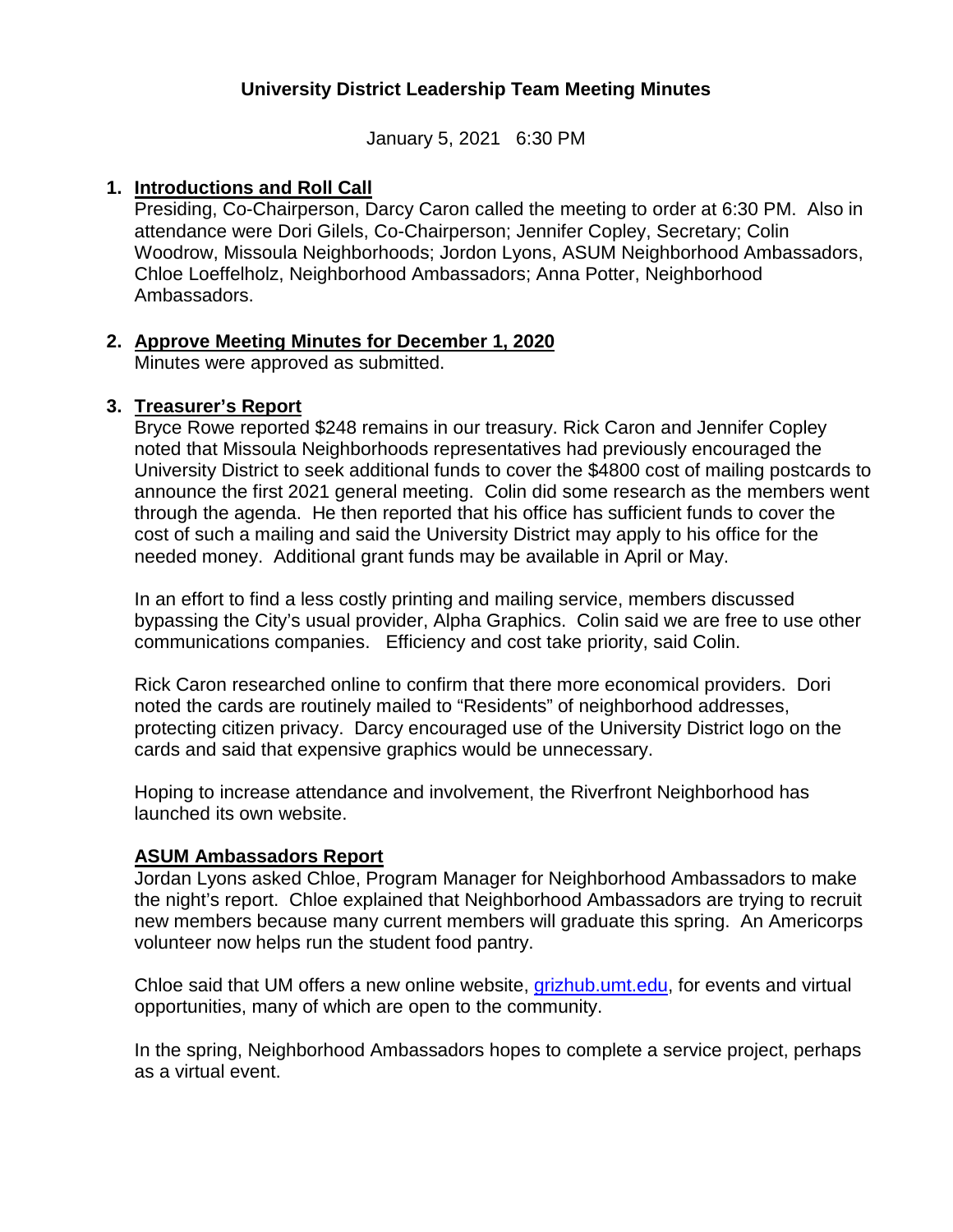Jordan asked Rick for the name of an outstanding student volunteer among those who raked and shoveled for area elders. As a group, Rick said, the girls' basketball team deserves the accolades.

Darcy asked the Neighborhood Ambassadors to work online to help the University District plan its spring meeting.

## 4. **Community Forum Report**

Bryce Rowe reported that Community Forum held no meetings during the month. Colin is back at work after paternity leave. The Community Forum will meet online via ZOOM on Thursday evening on January 21. In the future, Community Forum will aim to meet every other month, six times yearly. Bryce volunteered to attend the January 21 meeting.

## 5. **Office of Neighborhoods Report**

Colin said the City Council wants to improve the membership on, participation of, and contributions from Neighborhood Councils. It wants to make Neighborhood Councils more inclusive and effective. At its February meeting, he reported, the City Council will review seven recommendations resulting from interviews with former or current members of Neighborhood Councils, and/or Community Forum, and all neighborhoods was represented in the study. City Council hopes the study will help the City better inform citizens and engage them in shaping City policies.

City Council approved the Downtown Plan that the Community Forum previously approved. Colin now seeks Community Forum endorsement for the seven recommendations.

Jennifer said at the previous University District meeting members had complained that city residents do not know where to get help for matters such as what to do about alley flooding or dangerous sidewalks. She urged Colin to include that concern among those the City Council discusses. Colin agreed, explaining how citizens have also found it difficult to get information about abandoned lots, for example. He said his office wants to help citizens find the help they need.

Colin directed members to contact Kelly Elam for information about procedural matters, including posting of minutes.

### 6. **Planning for Neighborhood General Meeting**

Colin says we will use a ZOOM webinar format for our general meeting. Colin or Kelly will act as the host for the meeting, with Darcy acting as cohost so that she can allow participants to gain the virtual "floor." We will set up a link early, asking people to preregister for the meeting. We will also post a phone number so all attending can participate in voting.

Colin said Zoom might help us build community. We could set up brief breakout rooms, asking participants to share something about themselves with neighborhood residents also in attendance.

Members discussed possible topics for the spring general meeting.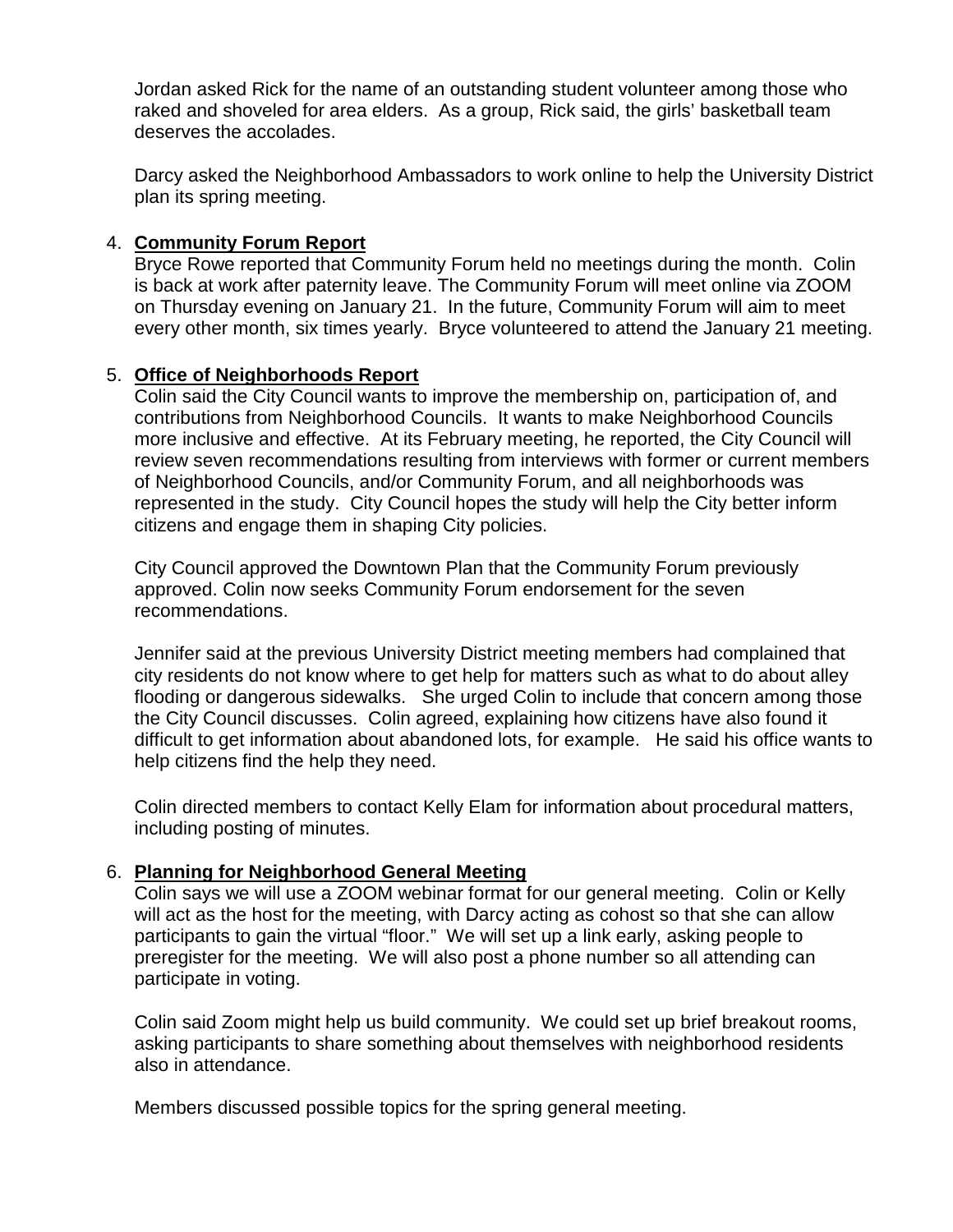- a. Colin says we can add new members, if needed. However, he urges, "If you must "shake loose," please find someone equal or better at the task to fill your position." Members learned that Julie Stephenson is stepping down after a number of years of service, some years as chairperson. Dori suggested that the postcards announce our need for a replacement member, and we all help recruit interested volunteers from among acquaintances. Jordan Lyons was nominated and approved as an official member of the Leadership Team.
- b. Jennifer and Rick suggested moving the general meeting from February to March. Colin urged taking our time, and Dori agreed that we could push the date back to March.
- c. Jennifer reminded members of Dori's December comments about using the general meeting to build neighborhood connections. Dori said Colin's idea of breakout rooms would support that goal.
- d. Dori suggested March 9 for the spring general meeting via ZOOM and said she will email Heather Harp and Gwen Jones to let them know of our new March date.
- e. Rick suggested that the postcard go out at the beginning of the week of February 21, giving people time to plan their schedules for the March meeting.
- f. The UM calendar looks clear for March 9. Rick reported that the school district calendar also appears clear for that date.
- g. Chloe offered to put Neighborhood Ambassadors in charge of designing and mailing the postcards. Dori volunteered to help.
- h. Darcy asked Anna and Chloe to prepare a presentation for the general meeting.
- i. Dori, Bryce, Darcy, and Jennifer volunteered to frame a proposed agenda for the March general meeting. Colin asked that a representative of Missoula Neighborhoods also attend. (Colin said a working group does not violate public meeting laws unless when it merely offers recommendations, neither making determinations nor taking votes.)
- j. The committee volunteers agreed to meet Tuesday evening, January 12, at 6:00 PM. Information will go Anna and Chloe by the first week of February so they can prepare the mailings.

### 7. **Public Comment on Non-Agenda Items** None

### 8. **Announcements**.

Rick Caron said we now have six volunteers for shoveling the sidewalks of three very elderly residents. Two are in their 90's and one in their 80's. Rick will let us know if the program can serve more elders.